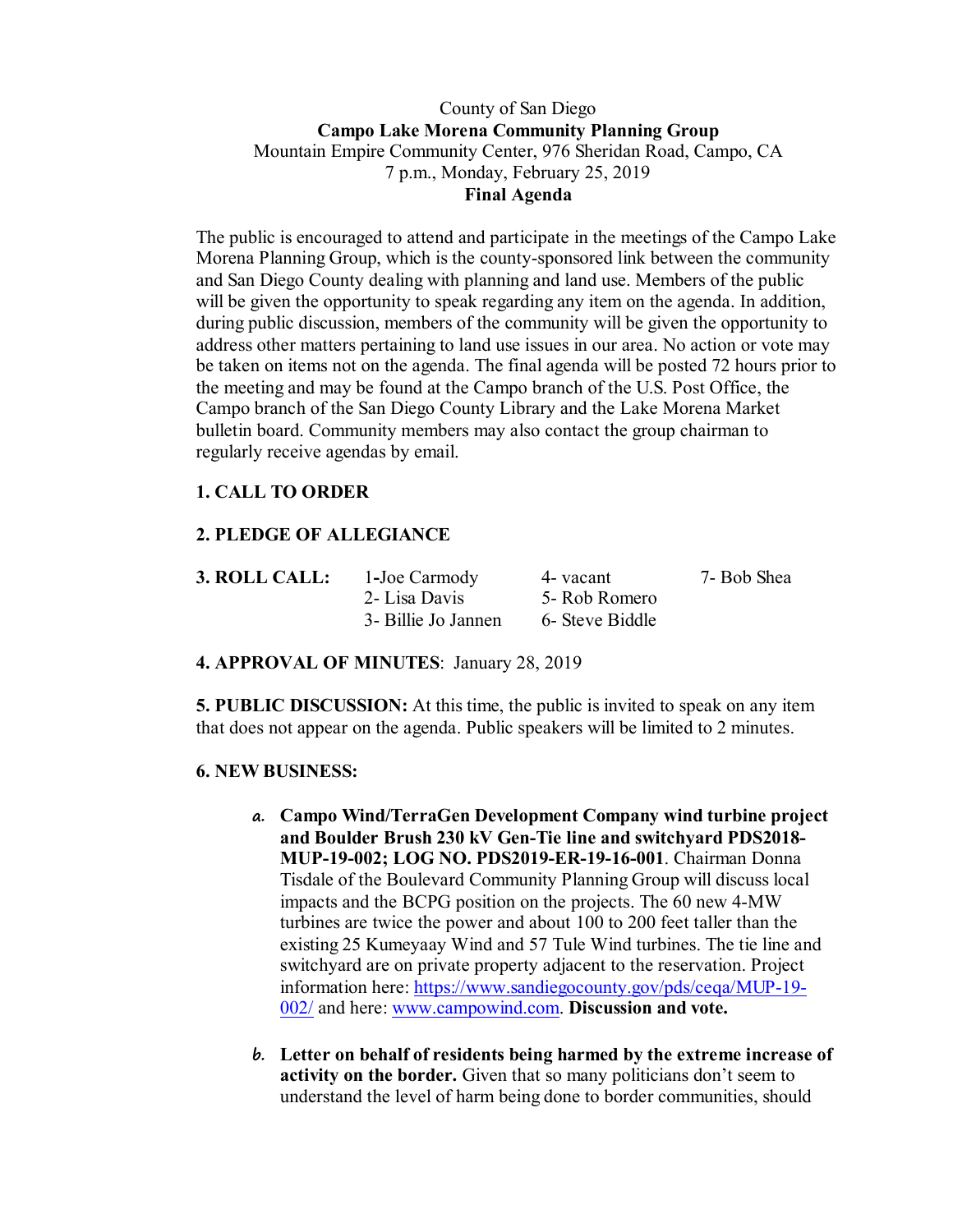the planning group step up and explain it? What should the letter cover? What should we request? Other than our county, state and federal electeds, who should be copied? **Discussion and vote.**

#### **7. OLD BUSINESS:**

- **a. Annual organization to fill officer positions:** Chairman, Vice Chairman, Secretary, and Parliamentarian. Continued from last month. **Discussion and vote.**
- **b. Annual organization to update CLMPG Standing Rules.** Continued from last month. **Discussion and vote.**
- **c. Annual organization CLMPG standing committee chairmen:**  Groundwater, Sewer and Septic, Community Economic Impacts, Traffic and Public Safety. Continued from last month. **Discussion and vote.**
- **d. Review of applicants for Seat 4.** The new 4-year term started January of this year. **Discussion and vote.**
- **e. Standing Subcommittee reports**: Groundwater, Rob Romero; Sewer and Septic, Joe Carmody; Community Economic Impacts, Steve Biddle; Traffic and Public Safety, Bob Shea. **Discussion only.**
- **f. Chairman's Report, Billie Jo Jannen**. **Discussion only.**

### **8. CORRESPONDENCE AND ANNOUNCEMENTS**

- **a. The Star Ranch vesting and landscape architecture maps** are available, both at meetings and by appointment with the CLMPG chairman. Staff has delayed release of the EIR until it can figure out what type of greenhouse gas analysis large projects should include**.** The ranch was offered for sale in an announcement sent out in late November. The Back Country Land Trust and several co-investors are negotiating to buy it. **The proposed plan is still in play and is part of the property offering, but will be abandoned if purchased by trust entities.**
- **b. We have received updated plans for the proposed 17-acre industrial solar application at 1827 Lake Morena Drive.** They are available, both at regular meetings and by appointment with the CLMPG chairman or Solar Subcommittee chairmen. Please contact Solar Subcommittee cochair Rob Romero or Joe Carmody to participate in formulating community responses to the several phases of planning.
- **c. PLDO summary of community balances.** The Mountain Empire subregion has \$153,623. **Forwarded to group.**